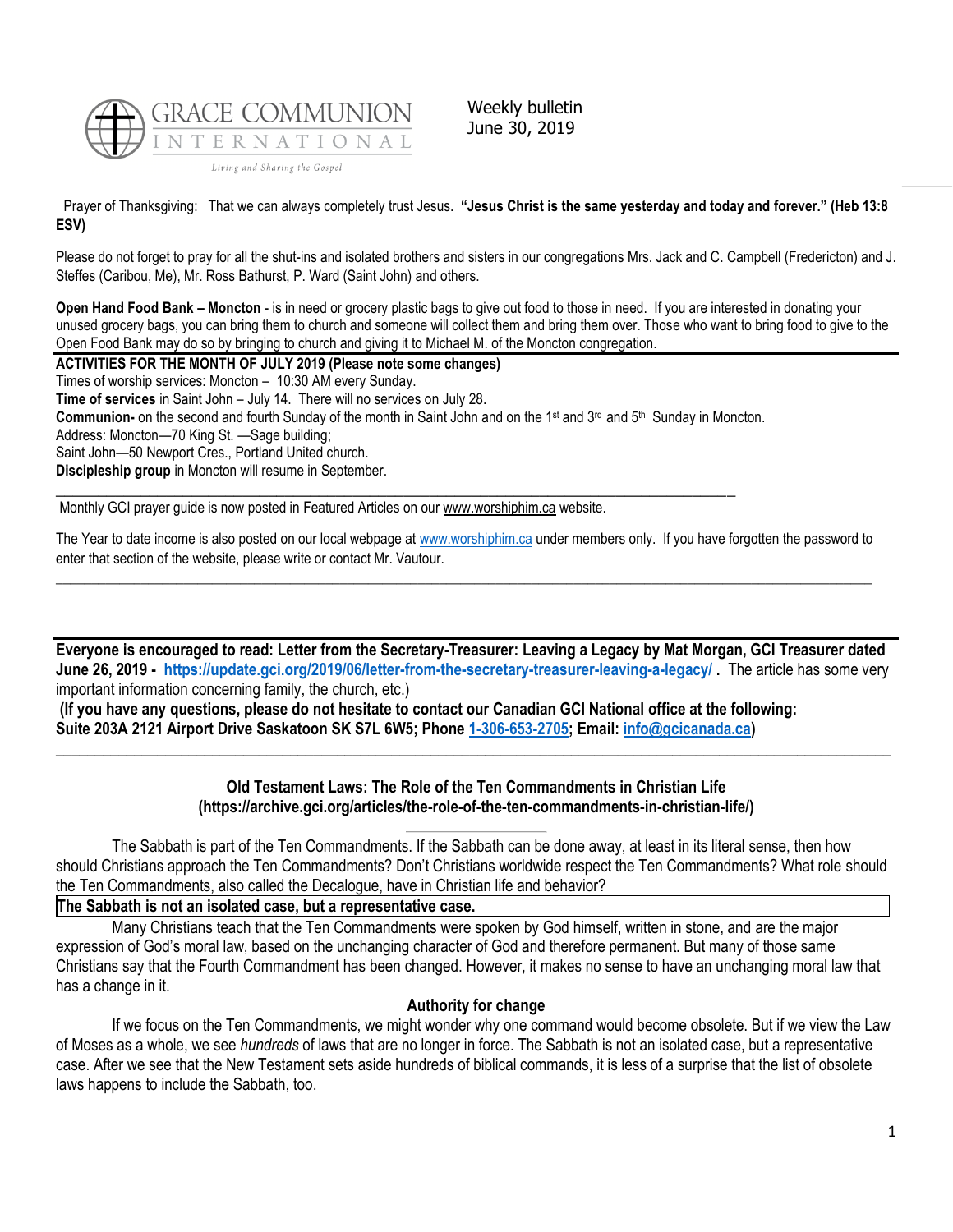Early Christians may have been surprised that *any* biblical command (including the sacrifices and rituals) could become unnecessary. If God had given these laws, who could say that they were done away? Only one authority could do away with canonical commands: God. So we look to the New Testament to understand why old laws are obsolete. We will briefly summarize what we have covered so far.

The New Testament does not itemize all the valid Old Testament laws, nor all the obsolete ones. Some laws (unclean meats, sin sacrifices, washings) are mentioned; others (tassels on garments, grain offerings) are not. The New Testament quotes some Old Testament commands (even ones that are now obsolete) with approval; others are quoted as being inadequate or in need of replacement (**[Matthew 5:31-37](https://biblia.com/bible/niv/Matt%205.31-37)**). Commands from the Ten Commandments, the Holiness Code in Leviticus, and Deuteronomy are quoted as valid; other commands from those same groups are treated as obsolete. Some are moral and eternal; others are not, and in this, the Ten Commandments are no different than other Old Testament laws. There is no reason to give the Ten Commandments special treatment, or to require a different method of biblical interpretation for them.

Commands from the last half of the Ten Commandments may be quoted together, or they can be quoted with another law of similar authority (**[Matthew 19:18-19\)](https://biblia.com/bible/niv/Matt%2019.18-19)**. Although the New Testament includes most of the Ten Commandments, it does not quote the Ten Commandments as a whole as a moral authority for Christians. It uses the last half several times, but it never uses the whole. It never even refers to it by name. When the New Testament quotes the last half together, there is no reason to assume that it is endorsing any larger group, such as the Ten, the Book of the Covenant, or the old covenant as a whole.

## **A large category of law is being declared obsolete.**

## **A change in covenants**

Although the New Testament cites many individual Old Testament laws as valid, it does not specify a general category as permanently valid. However, when it declares laws obsolete, it uses large categories. In Acts 15, it is "the Law of Moses." In **[1 Corinthians 9:20](https://biblia.com/bible/niv/1%20Cor%209.20)**, it is "the law." In **[Galatians 3:17](https://biblia.com/bible/niv/Gal%203.17)**, it is "the law" that came 430 years after Abraham, that is, at the time of Moses. In **[Ephesians 2:15](https://biblia.com/bible/niv/Eph%202.15)** it is "the law with its commandments and ordinances," the law that separated Jews from Gentiles. In **[Hebrews 8:13](https://biblia.com/bible/niv/Heb%208.13)** it is the Sinai covenant. Although various terms are used, there is a consistency in what is meant. A large category of law is being declared obsolete. That does not mean that every command within the category is obsolete, but the package itself is.

What is the New Testament explanation for this significant change in divinely given laws? It is a change in covenants. The book of Hebrews makes this clear in chapters 7–10. Although the focus in Hebrews is on the ceremonial laws relevant to the priesthood, the conclusion is more broadly stated — it is the covenant itself that is obsolete (**[Hebrews 8:13](https://biblia.com/bible/niv/Heb%208.13)**). A new covenant has replaced the Sinai-Moses covenant. The Sabbath, which was a sign of the Mosaic covenant (**[Exodus 31:16-17](https://biblia.com/bible/niv/Exod%2031.16-17)**), is obsolete, and so is the covenant itself. The new covenant has some similarities to the old, but it is a *new* covenant.

Hebrews uses strong terms: laws are set aside, changed, abrogated, abolished, because one covenant has ended and another has begun. Of course, since the old and the new covenants were given by the same God, we should expect some continuity. In all his covenants, God proposes to be God for his people. We should expect truly moral laws to be found in both covenants. It should be no surprise that laws against adultery, which predated Abraham, should also be included in Sinai, a later and larger package of laws. But we accept those laws as valid not because they were given to Moses (the fact that a law was given to Moses does not automatically make it valid today), but for other reasons.

Paul tells us that the Law of Moses was a temporary addition to the Abrahamic promises (**[Galatians 3:16-25](https://biblia.com/bible/niv/Gal%203.16-25)**). The Sinai covenant, which includes the Ten Commandments, civil laws and ceremonial laws, came 430 years after Abraham, and it was designed to come to an end when Christ came.

John Goldingay puts it this way: "Paul does not mean that the Hebrew *scriptures* are annulled. Indeed, his argument that the law is annulled appeals to these scriptures. But he does assert that they are no longer binding *as law.*"1 And the Bible makes no exception for the core of the Sinai covenant, the Ten Commandments.

## **Paul and the Ten Commandments**

Paul deals with the Ten Commandments directly in **2 Corinthians 3**, where he describes laws written on stone tablets and Moses' face shining with glory. It is clear that he is talking about the Ten Commandments, and he calls them "the ministry of death" (**verse 7**). Let's look at this chapter in detail.

# **We accept those laws not because they were given to Moses, but for other reasons.**

Paul begins this chapter by pointing out that he, the apostle Christ used to begin the Corinthian church, did not need a **"letter of recommendation" from anybody: "Are we beginning to commend ourselves again? Or do we need, like some people, letters of recommendation to you or from you? You yourselves are our letter, written on our hearts, known and read by everybody" (verses 1-2**). The people themselves served as proof that Paul was an apostle of Christ: **"You show that you are a letter from Christ, the result of our ministry, written not with ink but with the Spirit of the living God, not on tablets of stone but on tablets of human hearts. Such confidence as this is ours through Christ before God" (verses 3-4).**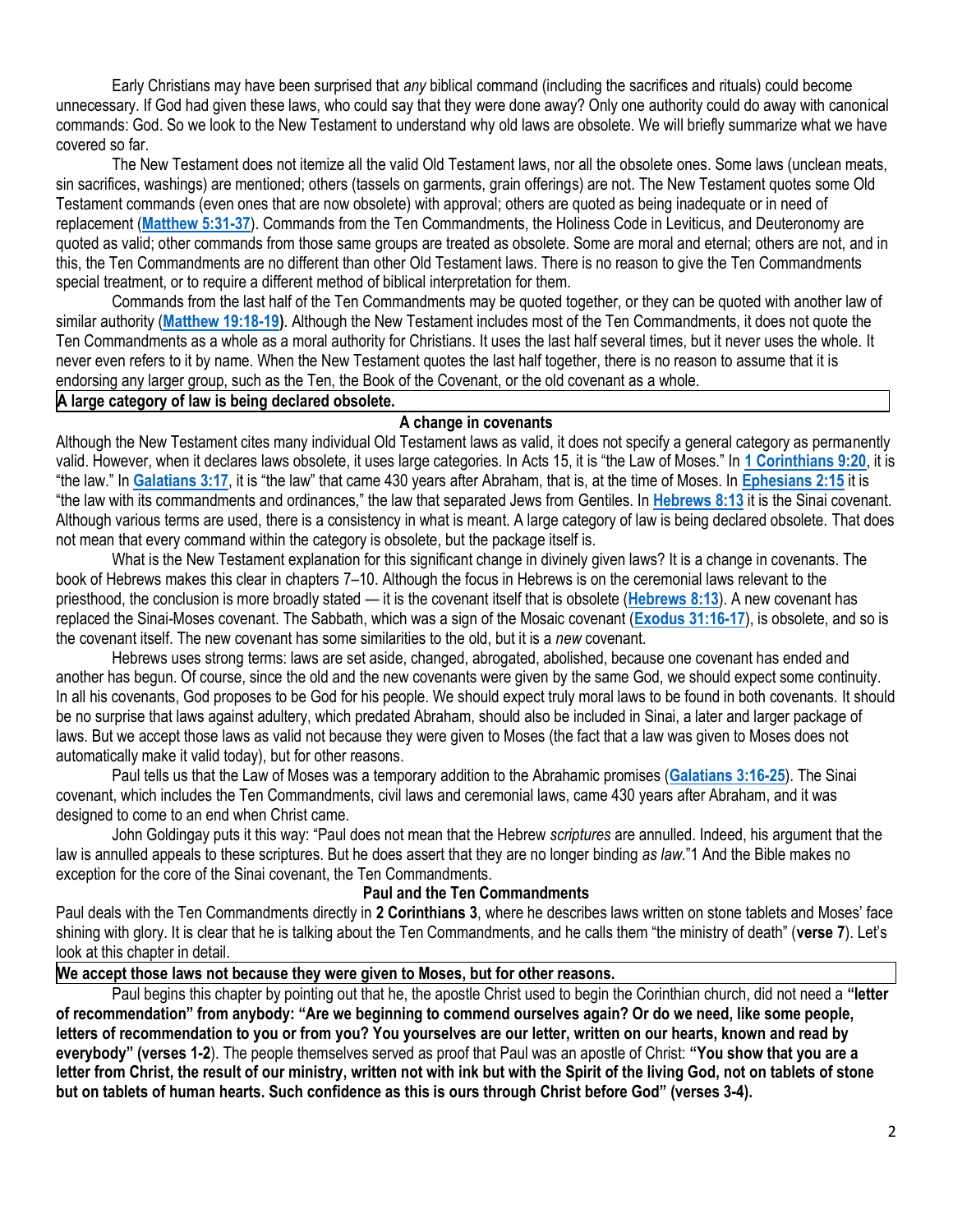Paul explains that God is the real source of his authority**: "Not that we are competent in ourselves to claim anything for ourselves, but our competence comes from God. He has made us competent** *as ministers of a new covenant —* **not of the letter but of the Spirit; for the letter kills, but the Spirit gives life" (verses 5-6).** The new covenant had already been instituted, and Paul was serving God in it.

## **The new contrasted with the old covenant**

Paul has already mentioned "tablets of stone," and then the "new covenant." He then builds the contrast between the new and the old. His authenticity as an apostle of Christ is not built on the old covenant, but on the new — not on the letters engraved in stone, but in the Spirit of God.

Let's see how he develops the contrast: **"Now if the ministry that brought death, which was engraved in letters on stone, came with glory, so that the Israelites could not look steadily at the face of Moses because of its glory, fading though it was, will not the ministry of the Spirit be even more glorious?" (verses 7-8).** Paul is talking about something written on stone, at a time when Moses' face shone with glory. It is clear that he is talking about the Ten Commandments. This is what was written on stone. This is when Moses' face shone (**[Exodus 34:29](https://biblia.com/bible/niv/Exod%2034.29)**). Paul is calling the Ten Commandments a "ministry that brought death." Paul was not a minister of the letter (the Ten Commandments), but of the Spirit.

Notice that he does not say, like some people want him to, that he was a minister of "the spirit of the law." Instead of combining law and spirit, Paul equated the law with the letter, and he made a *contrast* between the Law and the Spirit of God. Of course, it was God who gave the Law. Nevertheless, Paul saw a fundamental contrast between the Law and the Spirit, between the old and the new. There is continuity, of course, for both old and new are covenants of the same God. But even though God does not change, and his underlying principles do not change, his covenants do.

## **The Ten Commandments cannot bring righteousness, but the new covenant does.**

Paul explains some differences in the next verses: **"If the ministry that condemns men is glorious, how much more glorious is the ministry that brings righteousness!" (verse 9).** The Ten Commandments were a ministry that condemned people. They had some glory, but not nearly as much as the new covenant. The Ten Commandments cannot bring righteousness, but the new covenant does.

# **A fading glory**

**"For what was glorious has no glory now in comparison with the surpassing glory" (verse 10).** The Ten Commandments have no glory now, Paul is saying, in comparison to the new covenant, which brings life and righteousness. **"And if what was fading away came with glory, how much greater is the glory of that which lasts!" (verse 11).** What was fading away? Moses' face was fading, but Paul is not talking about Moses' face any more — he is talking about **"the ministry that brought death, which was engraved in letters on stone."** That is what "came with glory" (verse 7). That is what was fading away. The Ten Commandments, Paul is saying, came with glory, but they are fading away, just as surely as the glory of Moses' face also faded. The new covenant not only has much greater glory, but it also "lasts." The Ten Commandments, Paul implies, do not last forever. They were designed as a temporary "ministry of condemnation," designed to lead people to Christ. Notice the contrasts Paul has made:

written on tablets of stone (v. 4)  $\parallel$  written on the heart the letter that kills (verse  $6$ )  $||$  the Spirit that gives life a ministry that brought death  $(v 7)$   $||$  a ministry that brings life engraved in letters on stone (v. 7) a ministry of the Spirit came with glory (verse 7) and  $\parallel$  even more glorious the ministry that condemns (v. 9) https://www.ministry that brings righteousness have no glory now in comparison  $\parallel$  the surpassing glory (v. 10) came with glory (verse 11) has much greater glory has much greater glory are now fading away (verse 11) and the ministry that lasts

# **The Ten Commandments The New Covenant**

# **What has faded?**

Paul clearly says that the Ten Commandments, although good, are temporary and fading. But what has faded? Some people say that the Ten Commandments, instead of fading, are now*more* binding. They want to expand the Ten instead of letting them fade. But there is a fundamental change in the way people relate to God. The old way is a written law that condemns people to death. The new way is the Holy Spirit, and this new way brings forgiveness and life. The Spirit leads us to obey God, but this is a fundamentally different relationship, a different basis of relating to God.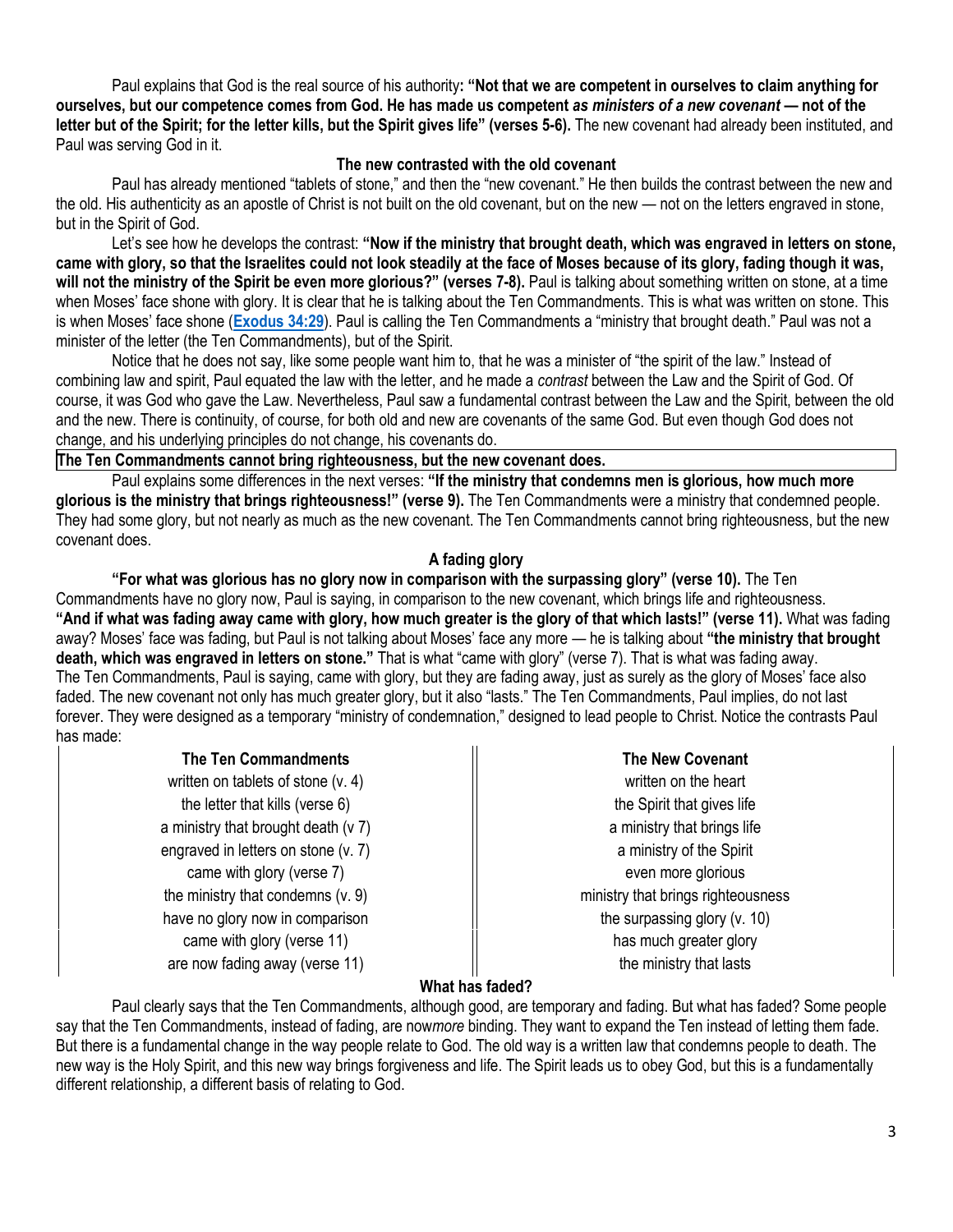There is some basic continuity between the old covenant and the new. Most of the Ten Commandments are quoted with approval in the New Testament. Those commands reflect aspects of God's law that were in effect long before Sinai — from the beginning. One commandment, however, is not repeated in the New — the Sabbath command. It was a ceremonial law, instituted for a temporary time period. This is where the Ten have faded.

## **A better standard of conduct**

# **An Old Testament law cannot be evaluated by its location – it must be evaluated by new covenant criteria.**

In other words, we do not look to the stone tablets as the standard of Christian living. Every moral law within the Ten Commandments is also found outside of the Ten Commandments, and one of the Ten has been set aside in the New Testament. The Ten Commandments are neither sufficient nor necessary for Christian behavior. Saying, "It's one of the Ten Commandments" is no more proof of current validity than saying, "It's in Deuteronomy."

# **The two most important commandments are not even in the Ten Commandments.**

An Old Testament law's validity cannot be assessed by its location — it must be assessed by new covenant criteria. Theft is immoral not because God happened to forbid it in the Ten Commandments, but because by new covenant principles we can see that it was immoral long before God gave this law to Moses. Love is moral not because it was written on stone (it wasn't!), but because it was moral long before the Torah was written. The Ten Commandments are not the standard of comparison we need.

In showing that the Sabbath command is obsolete, in showing that the Ten Commandments as a group have been superseded and that they should not be our primary point of reference, I do not mean to argue that Christians have no moral standards or ethical duties. The New Testament has hundreds of commands, hundreds of behavioral expectations for how forgiven people should respond to their Savior. Some of these commands are also found in the Ten Commandments, but their validity does not rest on the fact that they were on the stone tablets. As shown in 2 Corinthians 3, we cannot equate stone with permanence. The validity of such laws rests on moral principles that are much bigger that the specific situation of Sinai.

Jesus affirmed the validity of the first commandment (**[Matthew 4:10](https://biblia.com/bible/niv/Matt%204.10)**), and of five more (**[Matthew 19:18-19](https://biblia.com/bible/niv/Matt%2019.18-19)**). But the two most important commandments were not even in the Ten Commandments (**[Matthew 22:37-39](https://biblia.com/bible/niv/Matt%2022.37-39)**; **[23:23](https://biblia.com/bible/niv/Matthew%2023.23)**); Jesus also said that true morality went beyond the wording of the Ten Commandments (**[Matthew 5:21-28](https://biblia.com/bible/niv/Matt%205.21-28)**). The Ten Commandments, when isolated from their historical context in Exodus (as it often is in modern teaching), easily becomes a mere list of rules, a legalism.

Jesus was not claiming to be simply a better interpreter of Moses — he claimed to have more authority than Moses. He allowed what the Law of Moses did not (**[John 8:1-11](https://biblia.com/bible/niv/John%208.1-11)**) and forbade something that Moses allowed (**[Matthew 5:33-34](https://biblia.com/bible/niv/Matt%205.33-34)**). He was setting a new standard for right conduct. In Jesus' last instructions to his disciples, he told them to teach people to obey, but the standard he gave was not the Ten Commandments, but his own teaching. Jesus' teaching is a better basis for ethics than the Ten Commandments is, and it is unethical for us to refer people to an inferior standard when a better one is available.

# **Reading the Ten Commandments**

What then are we to do with the Ten Commandments? How are we to approach them as Scripture inspired by God, "**useful for teaching, for reproof, for correction, and for training in righteousness"** (**[2 Timothy 3:16](https://biblia.com/bible/niv/2%20Tim%203.16)**)?

I suggest that we approach them as they are written — as a report of what God gave his people in the time of Moses. We read it as a story first, before jumping to conclusions that we are supposed to obey every command within it. The Ten Commandments, like other Old Testament laws, were given as a rule for Israelite behavior. That was its original intent. However, the New Testament tells us that the Old Testament is *informative* but not *normative.* If we approach the entire Torah as law, as commands, then we quickly run into erroneous conclusions about what Christians are required to do — thus showing that this method is not valid. We need to read it as history.

Even the commands must be read as part of a story. When we read in Genesis 17 that the males among God's people were to be circumcised, we do not assume that we should do so today. When we read in Exodus 13 that God's people are to have a festival of matzos, we do not assume that we should do so today. Those commands were given for a specific people.

So also the commands we find in Exodus 20. They begin with this preface: **"I am the Lord your God, who brought you out of the land of Egypt, out of the house of slavery."** This gives a historical context to the situation: it was a multitude of just-escaped slaves, in a desert, surrounded by pagan nations. And God gave them laws that would compensate for their lack of civic experience, laws that would help them resist paganism, laws that would help them become a distinct nation, laws that would help them organize society in a new land. These laws were good for their situation, but it is another question as to whether those same laws are good for us today in our situations.

Much of the Old Testament is history. Nevertheless**, 2 Timothy 3** can say that this type of writing, since it is part of Scripture, is **"useful for teaching, for reproof, for correction, and for training in righteousness."** Stories can help inform our ethics. They can illustrate consequences, misunderstandings, deficiencies and flexibilities. The story of Abraham and circumcision is useful for teaching and for training in righteousness without requiring us to practice circumcision. The commands about sacrifice are to be read as story, not as commands for us today. The details may be useful symbols, but they are read first as part of a story, not as currently